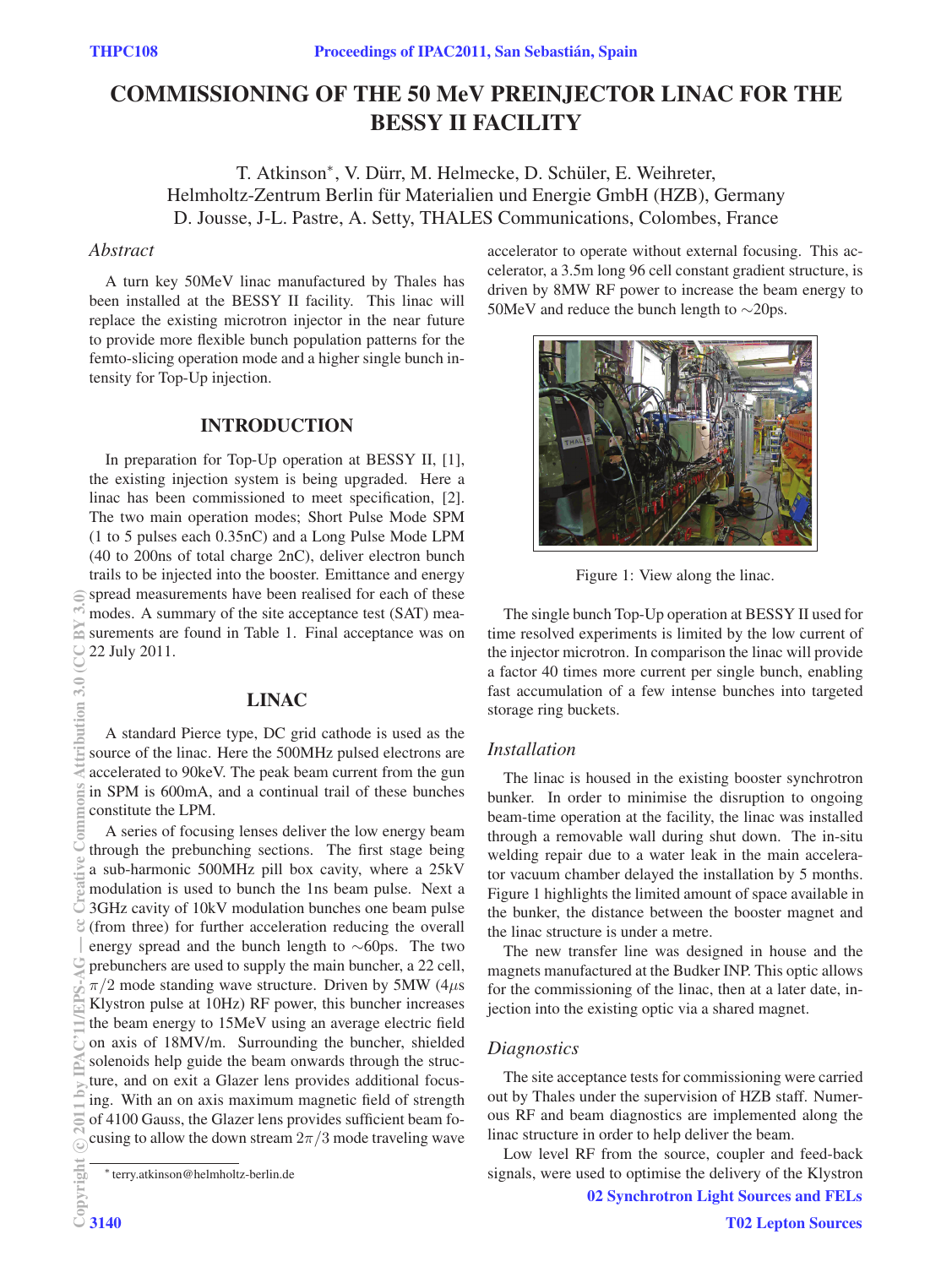|                                       | Spec. SPM Measured |            | <b>Spec. LPM</b> | Measured   |
|---------------------------------------|--------------------|------------|------------------|------------|
| Energy (MeV)                          | 50                 | 50.9       | 50               | 50.6       |
| Transmission $(\% )$                  | 61                 | 64         | 68               | 88         |
| Charge $(nC)$                         | 0.35               | 0.34       | 2.00             | 2.15       |
| Energy Spread (% rms)                 | 0.40               | 0.24       | 0.40             | $0.39*$    |
| Norm. Emittance H, V ( $\pi$ mm mrad) | 50, 50             | 38.6, 32.7 | 50.50            | 12.2, 10.7 |

Table 1: Measurements of the Bunch Modes during Commissioning, 12 Hour SAT Average

\* before accelerator temperature adjustments



Figure 2: FCT measurements along the linac.

power to the cavities. Over the course of 2 weeks the RF power was ramped to the required level for a 50MeV beam.

Four Fast Current Transformers (FCTs), were used to commission for maximum transmission the two operation modes at different bunch lengths, Fig. 2. FCT1 curve without a low pass filter shows the LPM bunch structure.

The two main beam characteristics; emittance and energy spread, were measured in the straight and bending branch of the transfer line respectively. Digital monitors in each branch provided online diagnostic.

The commissioning principle used by Thales was based on a recent linac installation at ALBA [3].

# *Radiation Considerations*

In order to comply with radiation safety, an additional protection roof was installed to cover the traveling wave accelerator, the straight-branch beam diagnostics and dump. The total charge was also restricted for both modes during the commissioning phase.

The consequence of the radiation levels inside the bunker was underestimated. The linac electron gun high voltage device, EGUN HV, was found to be over sensitive to the hazardous environment. Purely linac operation generates a Gamma Dose Rate (GDR) of 0.05mSv/h at the gun cabinet, but with the addition of the nominal booster current 10mSv/h are measured. This GDR causes HV breakdowns destroying key electrical components on the EGUN driver board. Studies at ALBA [4] provided guidelines to the amount of radiation reduction required in the bunker, as the EGUN components are similar. An extensive radiation

02 Synchrotron Light Sources and FELs

survey, together with Thales, was undertaken to reduce the GDR to 1mSv/h at the gun cabinet, allowing the SAT to be realised during nominal booster operation. Here, 5cm thick Lead walls were assembled at the main radiation source; the booster septum, in the gang way between the linac and booster to protect the 500MHz prebuncher and gun cabinet, and other shorter constructions enclosing individual booster magnetic elements, Fig. 3. The optic in the booster was also corrected using steerers to minimise radiation loss in the linac area.



Figure 3: Radiation survey of bunker.

#### *Emittance*

In a region where the betatron size of the beam dominates, the transverse emittance can be measured by varying the strength of a single quadrupole. The transport matrix of an quadrupole - drift - monitor optic in the thin lens approximation, Eq. 1 was used to calculate the quadratic relationship between the  $up(0)$  and  $down(1)$  stream beam properties,

$$
\sigma_1^2 = (1 + Lk)^2 \beta_0 - 2(1 + Lk)L\alpha_0 + L^2 \gamma_0 \qquad (1)
$$

where  $\sigma$  is the rms beam size, L is the drift length, k is the scanning quadrupole strength,  $\beta$ ,  $\alpha$  and  $\gamma$  are the Twiss parameters. The monitor is down stream at position 1.

A fit of the beam size measured on the digital monitor is shown in Fig. 4. The numerical analysis of this fit indicates a LPM horizontal normalised emittance of  $10\pi$  mm mrad.